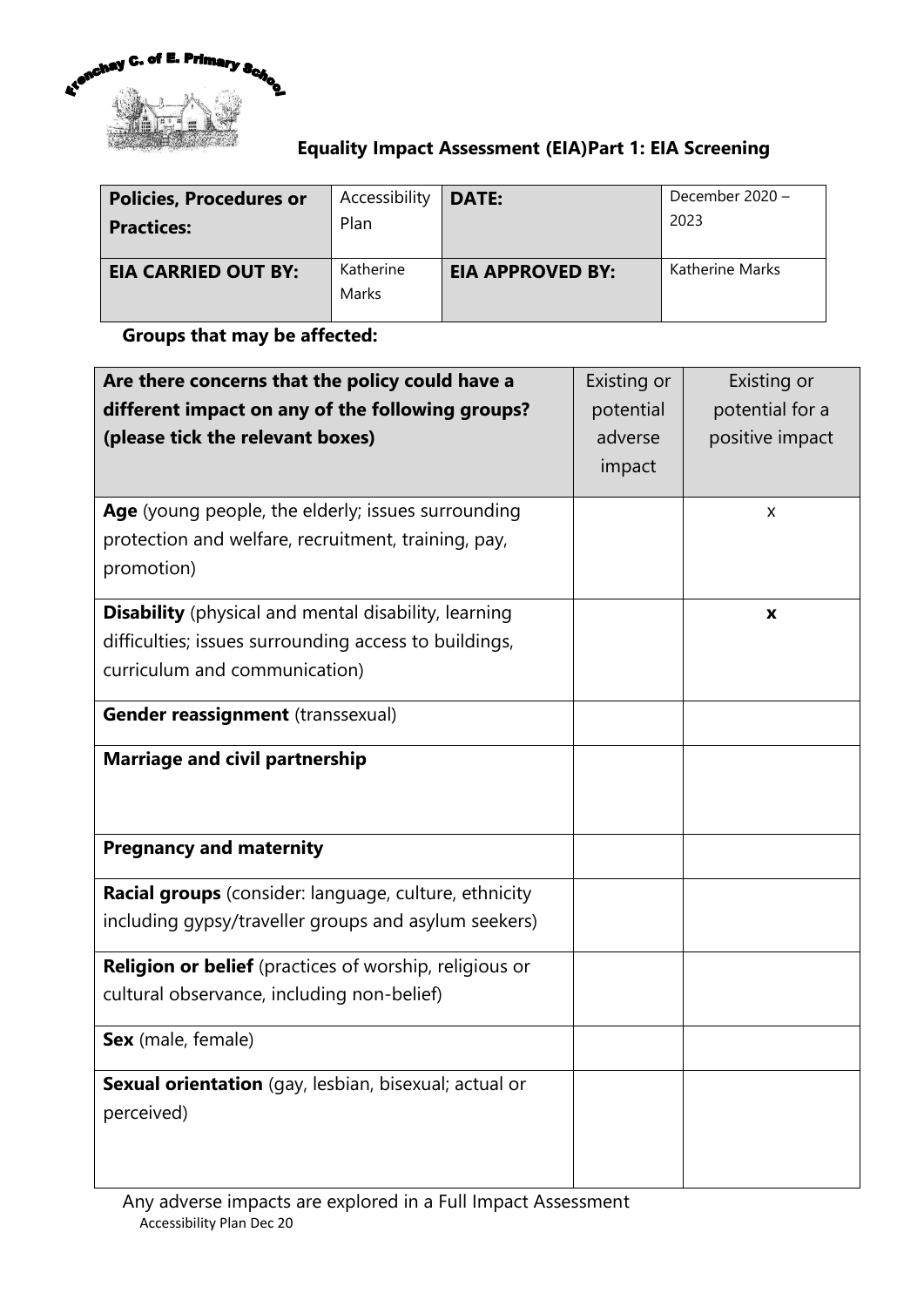#### **FRENCHAY C OF E PRIMARY SCHOOL**

# **Believe, Belong, Become**

#### *Taken from Hebrews 10:24-25*

#### *'And let us consider how we may spur one another on toward love and good deeds'*

# **Accessibility Plan**

The SEN and Disability Act 2001 extended the Disability Discrimination Act 1995 (DDA) to cover education. Since September 2002, the Governing Body has had three key duties towards disabled pupils, under Part 4 of the DDA:

- 1. not to treat disabled pupils less favourably for a reason related to their disability;
- 2. to make reasonable adjustments for disabled pupils, so that they are not at a substantial disadvantage;
- 3. to plan to increase access to education for disabled pupils.

This plan sets out the proposals of the Governing Body of the school to increase access to education for disabled pupils in the three areas required by the planning duties in the DDA:

- a) increasing the extent to which disabled pupils can participate in the school curriculum;
- b) improving the environment of the school to increase the extent to which disabled pupils can take advantage of education and associated services;
- c) improving the delivery to disabled pupils of information, which is provided in writing for pupils who are not disabled.

It is a requirement that the school's accessibility plan is resourced, implemented, reviewed and revised as necessary and reported on annually. Attached is a set of action plans showing how the school will address the priorities identified in the plan.

### *The School's Context*

Frenchay Primary school is a mainstream school for boys and girls age range 4 years to 11 years old. The school comprises of three school buildings, one original built in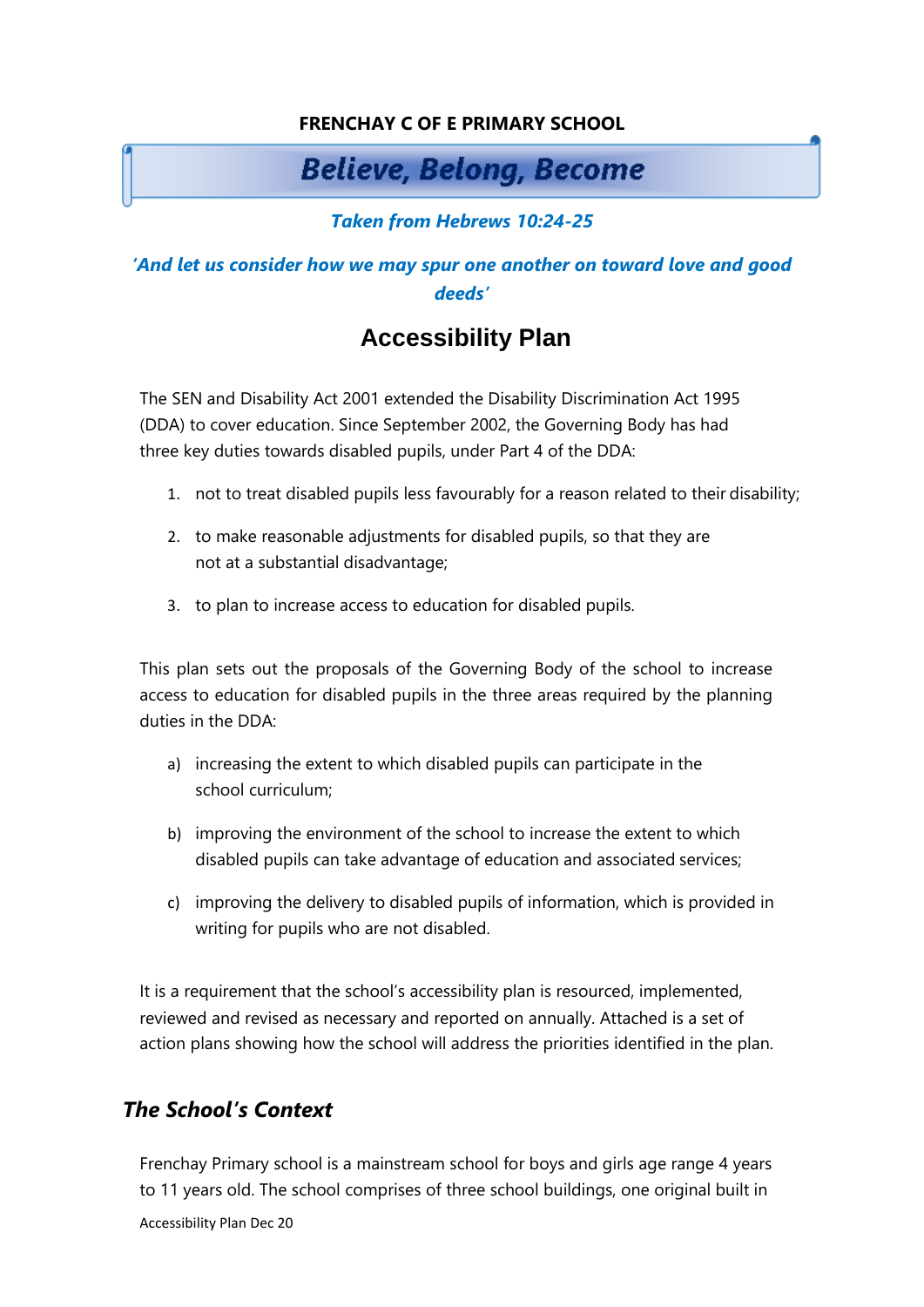1842 and the other two as temporary Elliot buildings. There is disability access for one of the classrooms in the Elliot building. There are two rooms situated in the second Elliot building which currently does not have access for disabled pupils. A ramp has recently been installed to provide access into the hall which leads into another two classrooms. A moveable ramp has been made to allow access down the steps into one of these classrooms. The school is due for a new building in the academic year of 2022. Agreement with the LA is that if the building is not ready for occupancy by this date the double Elliot building will be reviewed for accessible access. This new building on a new site will be fully accessible with a lift to allow access to the first floor.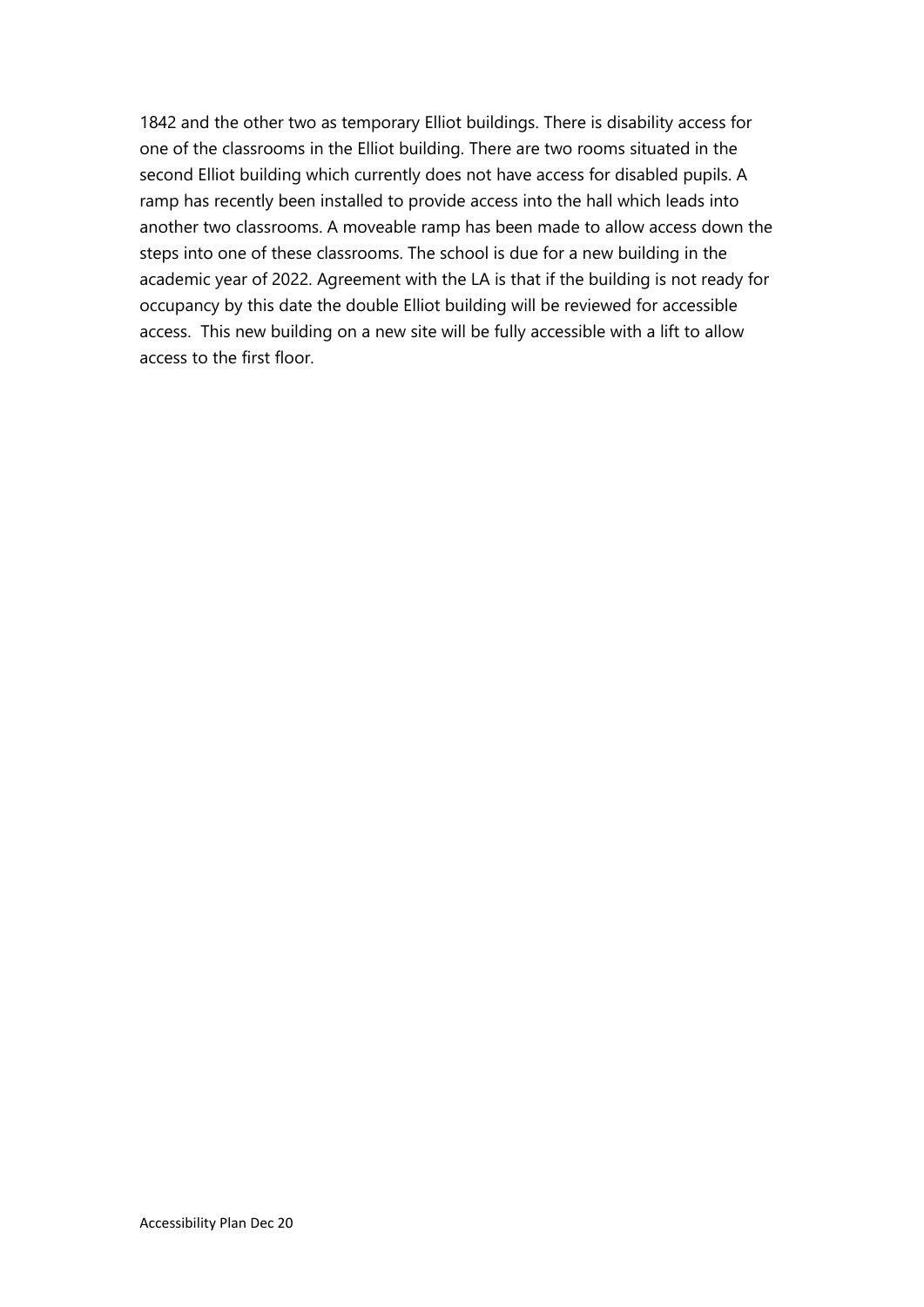### *The School's Aims*

- To be at the heart of our locality by working in partnership with families and the wider community
- To be a learning community which fosters creativity, independence and a passion for learning.
- To enable our children to develop the essential skills for a happy and fulfilled life.
- To deliver first quality teaching, with high expectations for all, that enables children to succeed and achieve their potential.
- To provide a nurturing and stimulating environment that supports and celebrates learning
- For all members of the school community to model positive, respectful relationships.

### *We are working within a national framework for educational inclusion provided by:*

- Inclusive School (DfES 0774/2001)
- SEN & Disability Act 2001
- The SEN Revised Code of Practice 2014
- The Disability Discrimination Act (amended for school 2001)
- Code of Practice for Schools (Disability Rights Commission)
- OFSTED

#### *Our Aims are to provide:*

- 1. Full access to the curriculum
- 2. Full access to the physical environment
- 3. Full access to information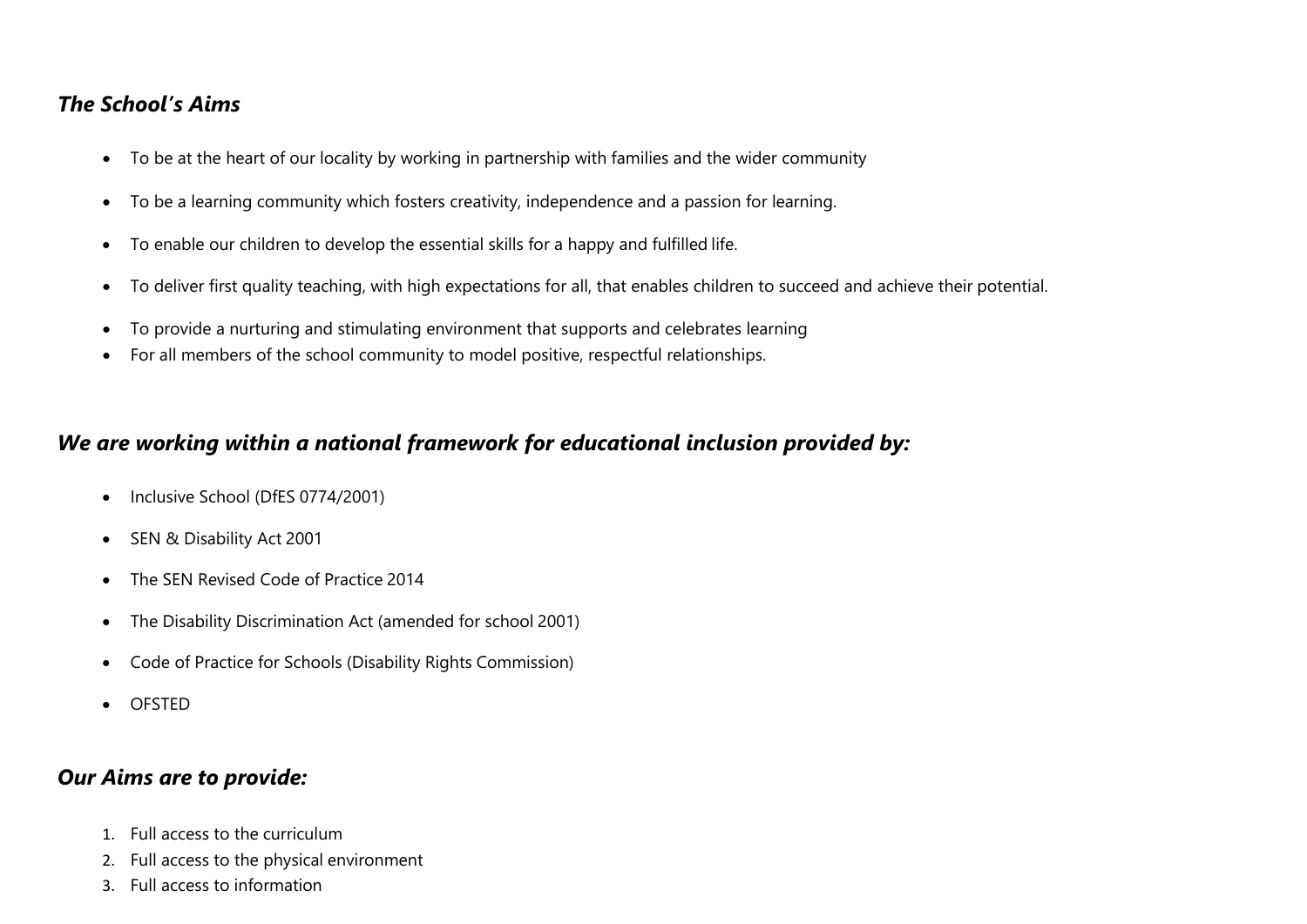### *Current good practice:*

We aim to ask about any disability or health condition in early communications with new parents and carers as part of our school admission procedure.

A ramp has been fitted to allow entrance into the hall. A further ramp has been fitted into the Year 2/ 3 Elliot building where the accessible toilet is housed. There are drop handles and a set of steps for use in another toilet from the hall. The accessible toilet facilities available are fitted with a handrail and a pull emergency cord. The school has internal emergency signage and escape routes are clearly marked.

We support pupils with both physical disabilities and learning needs to access areas of the curriculum they find difficult. Where PE is a challenge for physically impaired pupils we seek expert advice for identified individual needs.

We consult with experts when new situations regarding pupils with disabilities are experienced.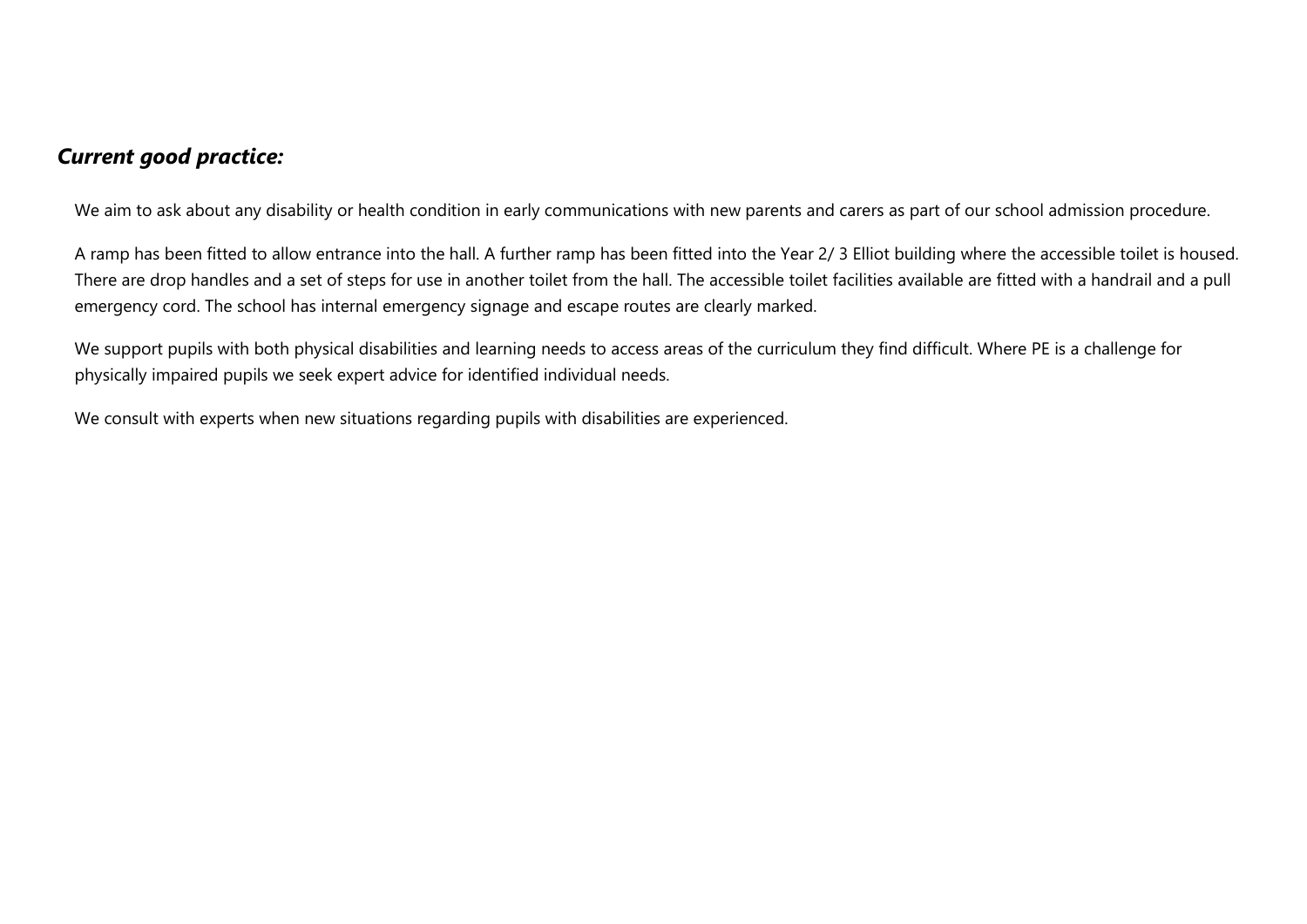# *Frenchay Primary School Accessibility Plan 2020-2023*

| Improving Participation in the Curriculum<br>1.                                                                    |                                   |                                                                                                                                                                                                                                                                                                                                                                                                                                                                                                            |                                                                                                             |                                                                                         |                                                                                                               |
|--------------------------------------------------------------------------------------------------------------------|-----------------------------------|------------------------------------------------------------------------------------------------------------------------------------------------------------------------------------------------------------------------------------------------------------------------------------------------------------------------------------------------------------------------------------------------------------------------------------------------------------------------------------------------------------|-------------------------------------------------------------------------------------------------------------|-----------------------------------------------------------------------------------------|---------------------------------------------------------------------------------------------------------------|
| <b>Priority</b>                                                                                                    | <b>Lead</b>                       | <b>Strategy / Action</b>                                                                                                                                                                                                                                                                                                                                                                                                                                                                                   | <b>Resources</b>                                                                                            | <b>Timescale</b>                                                                        | <b>Success Criteria</b>                                                                                       |
| Effective communication and<br>engagement with parents                                                             | SLT/<br>Senco                     | Termly meetings with parents/carers - Termly consultations<br>ILP / Annual Review meetings with SENCo<br>Stay and Learn sessions                                                                                                                                                                                                                                                                                                                                                                           | Time allocated                                                                                              | In place and ongoing                                                                    | Parents/carers fully<br>informed about progress<br>&<br>engage with their child's<br>learning                 |
| Training for staff on increasing<br>access to the curriculum for all<br>pupils                                     | SLT/<br>Senco/<br>School<br>nurse | Epipen training<br>Intimate care policy and trained staff<br>Training from SALT, Social Communication Team, Learning &<br>Behaviour<br>Advisory Team, Sensory Support team<br>Access to courses, CPD<br>Outreach support from local special school<br>Online resources for CPD shared with staff<br>Ongoing guidance from specialists e.g. Sensory Support Team for<br>children with visual or hearing impairment, physiotherapists, OT,<br>moving<br>and handling advisors, continence nurse etc.         | Training time<br>TA time allocated                                                                          | In place and ongoing<br>Epipen Training<br>Regular visits from<br>outside professionals | Increased access to the<br>curriculum<br>Needs of all learners met<br>Maintain records of staff<br>trained    |
| Effective use of resources &<br>specialised equipment to<br>increase access to the<br>curriculum<br>for all pupils | Senco/<br><b>SLT</b>              | Strategic deployment of support staff/intervention teacher<br>Use of ICT, eq: Clicker & voice activated text<br>Purchase and allocate other resources as needed, eq: sloping boards<br>for<br>writing, wobble cushions, reading rulers, coloured exercise books /<br>overlays, pencil grips, adapted pens, chew/fiddle toys, Mantra Lingua<br>resources for pupils with EAL.<br>Ensure specialist equipment (eq: hearing aids) is checked daily and<br>seek<br>advice if needed (eg: from Sensory Support) | Specific apps to<br>support learning on<br>ipads<br>Other resources as<br>required for<br>individual pupils | In place and ongoing                                                                    | Positive impact on pupil<br>progress<br>Barriers to learning are<br>removed by use of apps<br>such as Clicker |
| Adaptations to the curriculum<br>to<br>meet the needs of individual                                                | Senco/KL                          | Pastoral support, timetable adaptations<br>Individual physiotherapy/OT programmes                                                                                                                                                                                                                                                                                                                                                                                                                          | Kayti Loom daily<br>Independent speech                                                                      | In place and ongoing                                                                    | Needs of all learners met<br>enabling positive<br>outcomes                                                    |
| leaners                                                                                                            |                                   | Speech and language therapy programmes<br>Specific training in word processing skills through Dance Mat touch<br>type<br>Programme<br>Use of access arrangements for assessment/National tests                                                                                                                                                                                                                                                                                                             | therapist<br>termly<br>Occupational<br>therapy/Sensory                                                      |                                                                                         |                                                                                                               |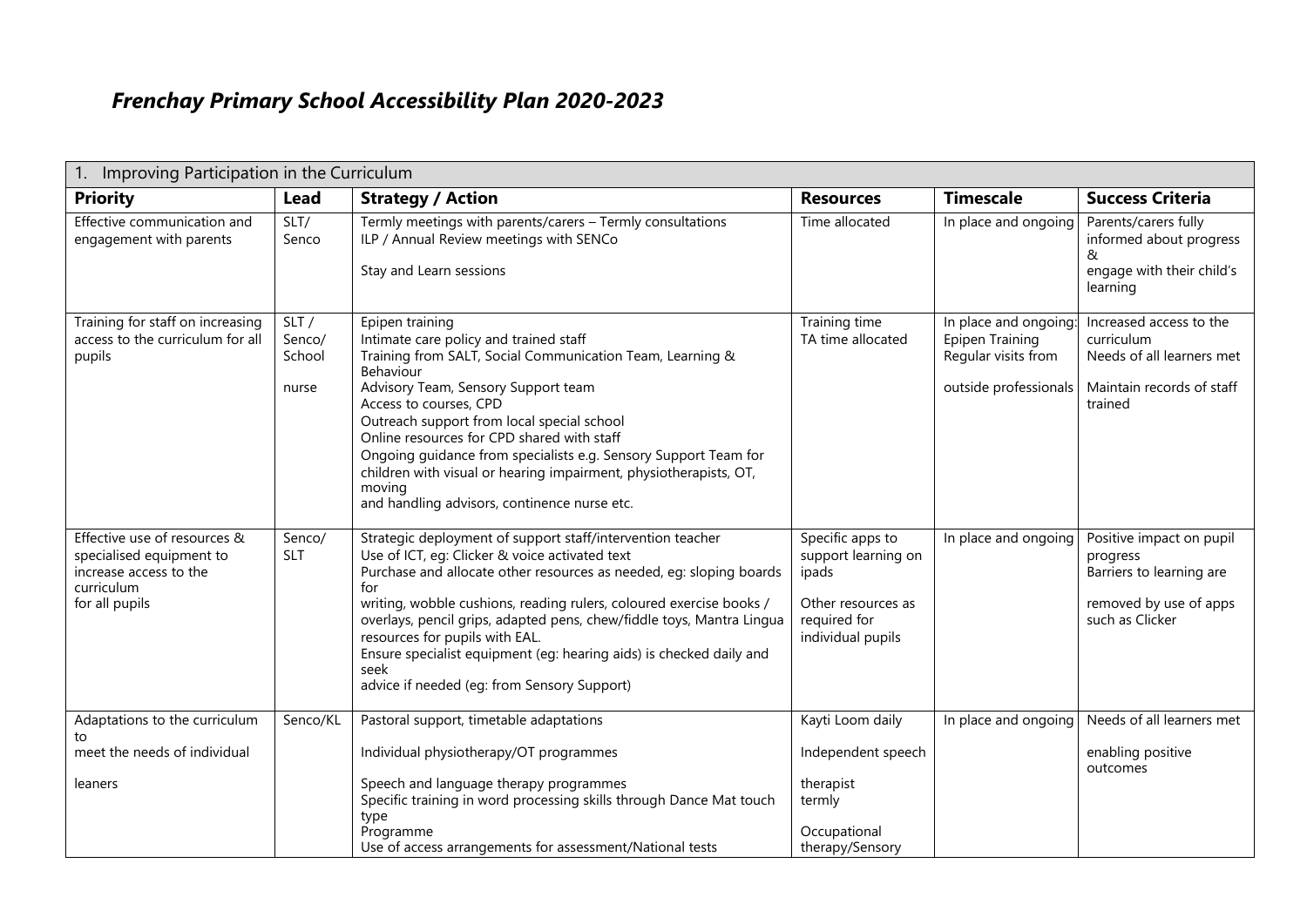|                                                                                                                                                                                      |                                         |                                                                                                                                                     | team/Physio<br>as required                                                 |                                                                                |                                                                                                                   |
|--------------------------------------------------------------------------------------------------------------------------------------------------------------------------------------|-----------------------------------------|-----------------------------------------------------------------------------------------------------------------------------------------------------|----------------------------------------------------------------------------|--------------------------------------------------------------------------------|-------------------------------------------------------------------------------------------------------------------|
| Improve educational<br>experiences for visually<br>impaired pupils                                                                                                                   | Senco                                   | Consult Sensory Support team<br>Use of magnifiers/Braille keyboard/enlarged reading materials,<br>etc. as required based on identified needs        | Cost of equipment                                                          | In place when<br>required -<br>regular visits<br>from sensory<br>support team. | Teaching aids, white<br>boards etc, more easily<br>seen and learning<br>experiences of pupils<br>enhanced.        |
| Improve educational<br>experiences for hearing<br>impaired pupils                                                                                                                    | Senco                                   | Daily maintenance and use of radio aids when required<br>Consider hearing loop/soundfield systems if<br>recommended Consult Hearing Impairment team | Installation<br>of<br>equipment                                            | In place when<br>required -<br>regular visits<br>from sensory<br>support team. | Staff know how to<br>operate/maintain<br>hearing technology and<br>learning experiences of<br>pupils<br>enhanced. |
| All out of school activities and<br>after school clubs are planned<br>to ensure reasonable<br>adjustments are made to<br>enable the participation of the<br>whole range<br>of pupils | SLT/Senc<br>o/Staff<br>leading<br>clubs | Risk assessments will be undertaken where<br>appropriate Providers will comply with all legal<br>requirements                                       | Any specialist<br>equipment needed<br>to allow a child to<br>access a club | Ongoing                                                                        | Increased access to the<br>extra-curricular<br>activities for all pupils<br>with SEND.                            |
| 2. Improving Physical Environment                                                                                                                                                    |                                         |                                                                                                                                                     |                                                                            |                                                                                |                                                                                                                   |
| <b>Priority</b>                                                                                                                                                                      | Lead                                    | <b>Strategy / Action</b>                                                                                                                            | <b>Resources</b>                                                           | <b>Time</b>                                                                    | <b>Success Criteria</b>                                                                                           |
| Provision of wheelchair<br>accessible toilets                                                                                                                                        | KS                                      | Maintain wheelchair accessible toilets with clinical waste bins                                                                                     | Maintenance costs                                                          | In place and ongoing                                                           | School will be fully<br>accessible for<br>wheelchair users                                                        |
| Access into and around<br>school and reception to be<br>fully compliant                                                                                                              | KS / HT                                 | Designated disabled<br>parking Wide doors and<br>corridors Clear route<br>through school                                                            | Maintenance costs                                                          | In place and ongoing                                                           | School will be fully<br>accessible for<br>wheelchair users                                                        |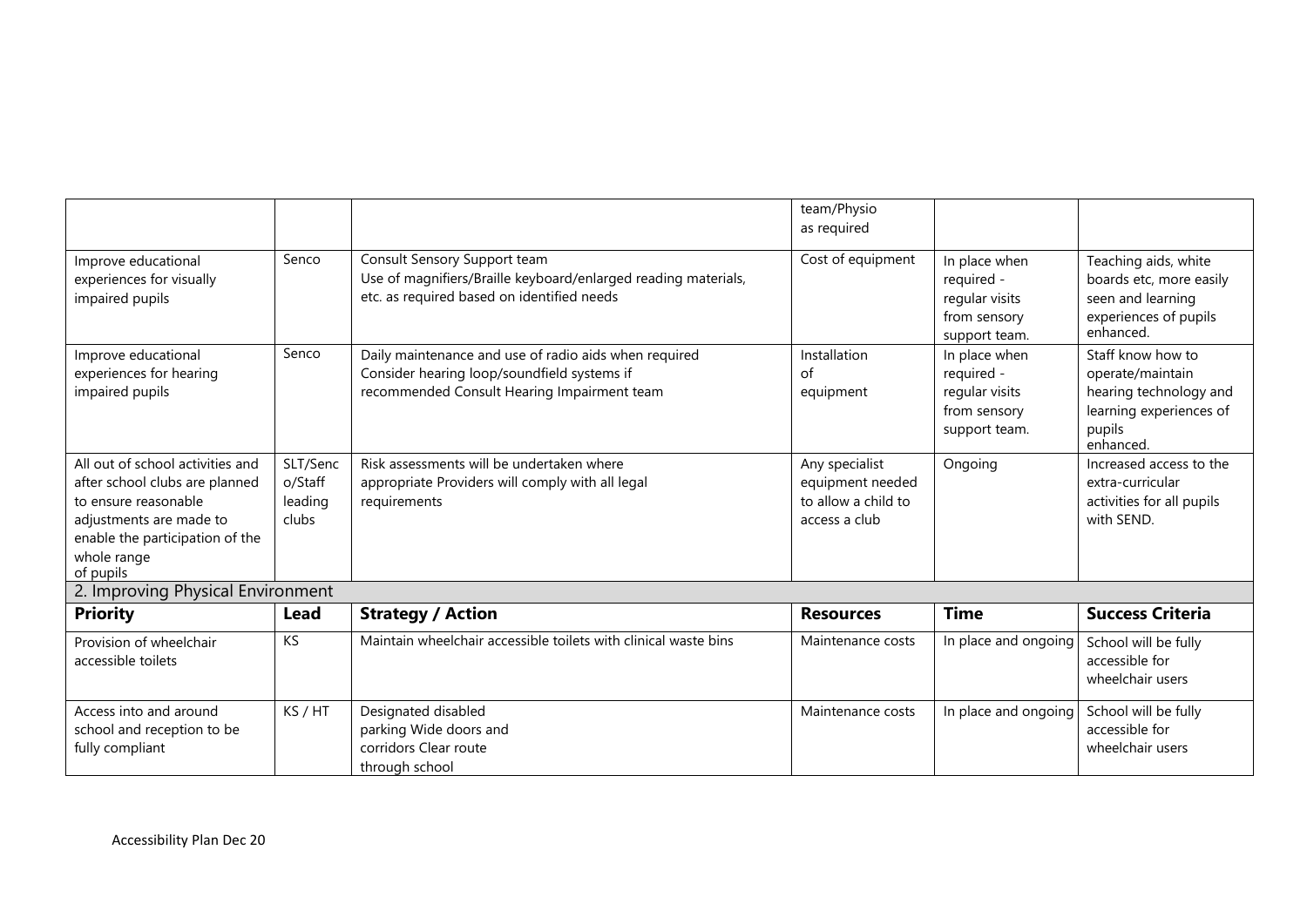| Improvements to help  | KS / HT | Maintenance of steps, poles, doors or identified hazards highlighted | Cost of materials | In place and | Hazards highlighted to    |
|-----------------------|---------|----------------------------------------------------------------------|-------------------|--------------|---------------------------|
| the visually impaired |         | with yellow paint                                                    | and labour        | ongoing      | increase safety for       |
|                       |         | Trip hazards identified and addressed, with support from the         |                   | maintenance  | visually impaired people. |
|                       |         | Sensory Team where applicable                                        |                   |              | All areas monitored and   |
|                       |         |                                                                      |                   |              | maintained.               |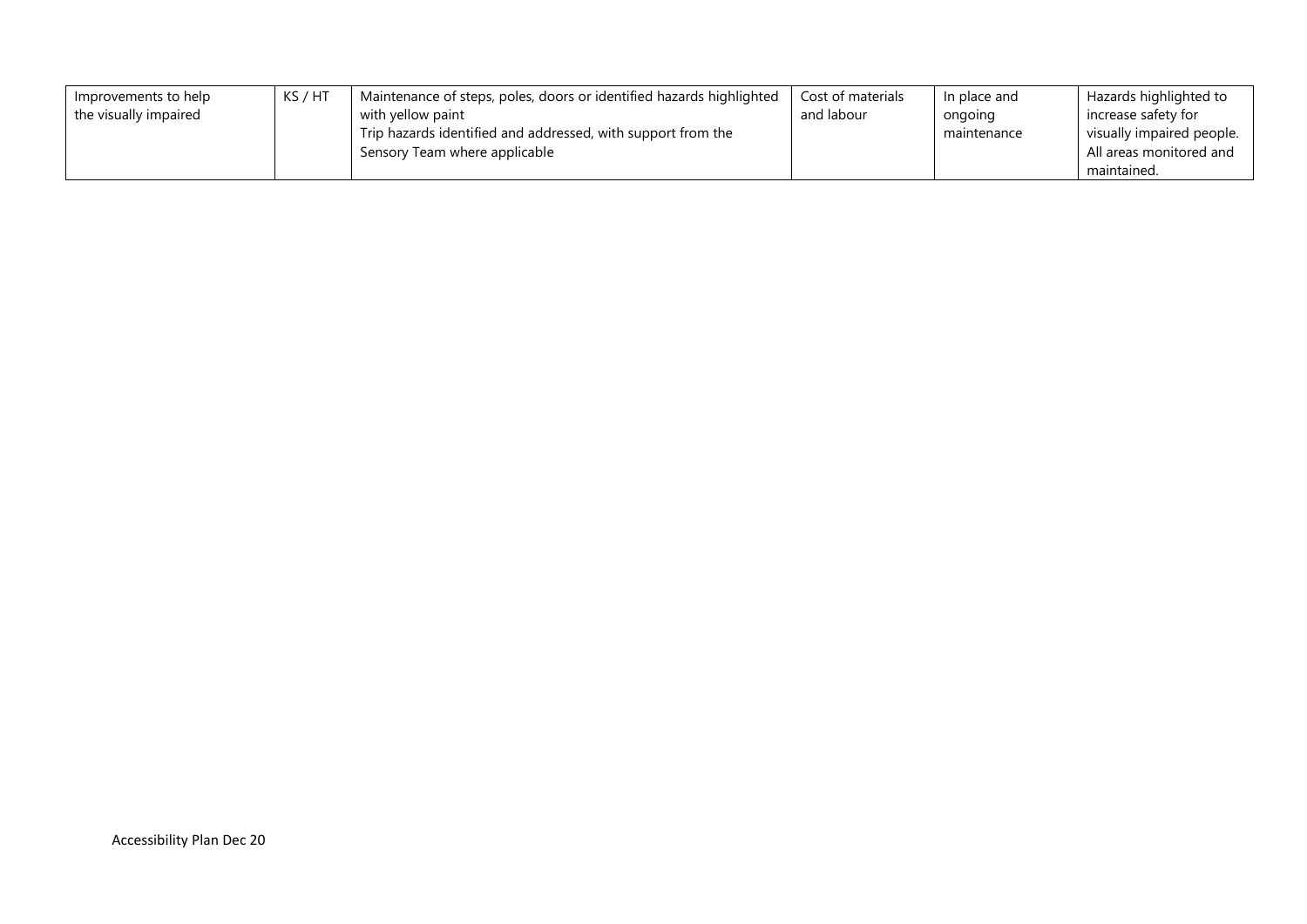| Improvements to help<br>the hearing impaired                  | KS/HT             | Install hearing loop/soundfield when necessary<br>Alarm linked to fire alarms                                                                                                                          | Cost of<br>equipment/<br>installation                   | Future plan          | Learning experiences of<br>pupils with hearing<br>difficulties enhanced.   |
|---------------------------------------------------------------|-------------------|--------------------------------------------------------------------------------------------------------------------------------------------------------------------------------------------------------|---------------------------------------------------------|----------------------|----------------------------------------------------------------------------|
| Improve signage to<br>indicate access routes<br>around school | <b>KS/HT</b>      | Signs indicate disabled parking bay and wheelchair friendly routes<br>around school                                                                                                                    | Cost of signs                                           | In place             | Disabled people aware<br>of wheelchair access                              |
| Maintain safe access<br>around exterior of school             | KS/HT             | Ensure that pathways are kept clear of vegetation                                                                                                                                                      | Cost included<br>in ground's<br>maintenance<br>contract | In place and ongoing | People with disabilities can<br>move unhindered along<br>exterior pathways |
| Maintain safe access around<br>the interior of the school     | KS/HT             | Awareness of flooring, furniture and layout in planning for disabled<br>pupils                                                                                                                         | Cost of any<br>adjustments<br>that need to be<br>made   | In place and ongoing | People with disabilities can<br>move safely around the<br>school           |
| Improve the Delivery of Written Information<br>3              |                   |                                                                                                                                                                                                        |                                                         |                      |                                                                            |
| <b>Priority</b>                                               | Lead              | <b>Strategy / Action</b>                                                                                                                                                                               | <b>Resources</b>                                        | <b>Time</b>          | <b>Success Criteria</b>                                                    |
| Availability of written material                              | Office            | Fortnightly newsletter emailed to parent/carers                                                                                                                                                        | details<br>Contact                                      | In place & ongoing   | All parent/carers will be                                                  |
| in alternative formats                                        | $/$ SLT/<br>Senco | Improve availability of information for parents - display<br>appropriate leaflets for parents to collect<br>Key content published on school website<br>Provided translated documents where appropriate | of<br>cost<br>and<br>translation<br>adaptation          |                      | date and well<br>to<br>up<br>informed<br>of<br>school<br>information       |